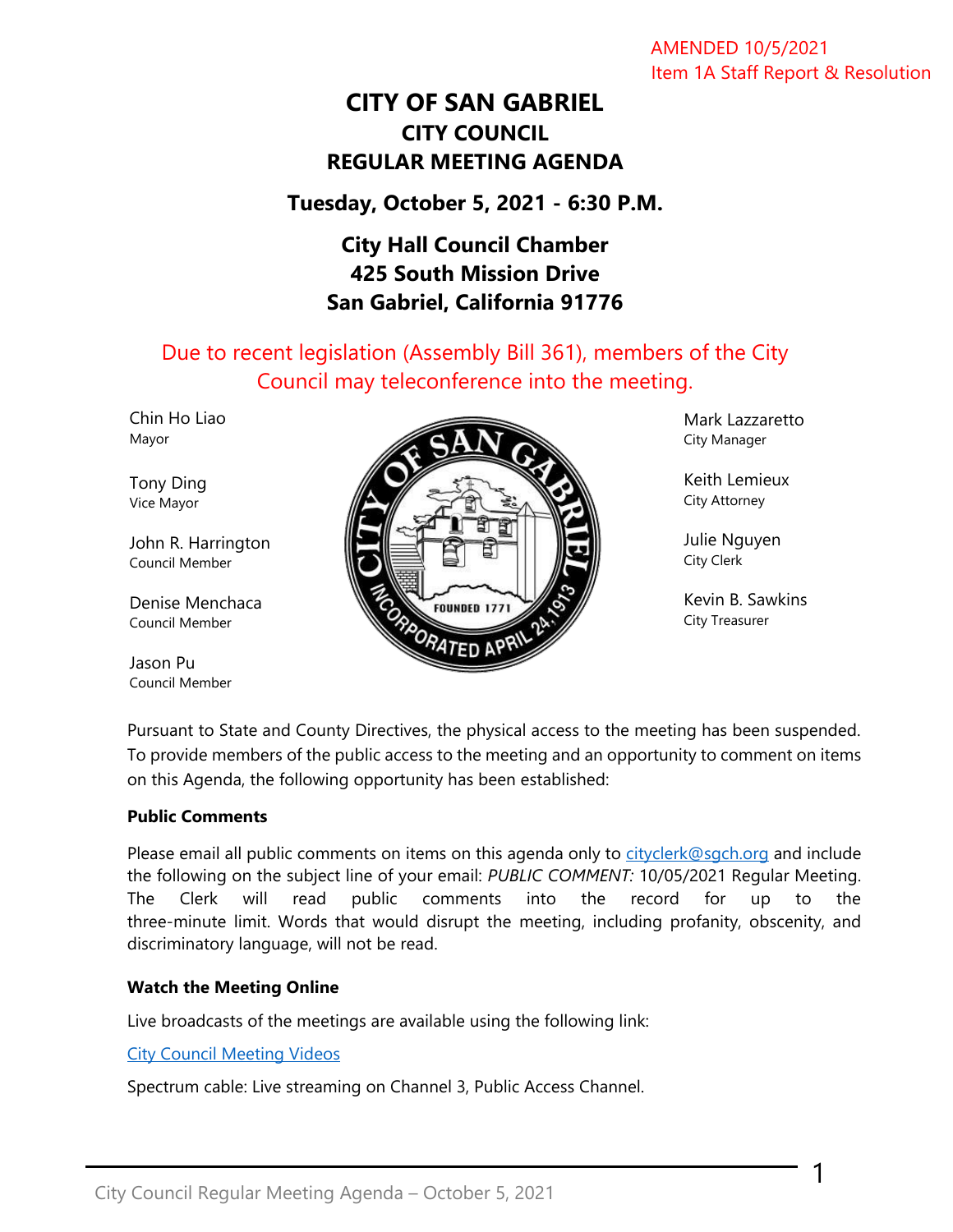## **City Council Meeting Agenda Tuesday, October 5, 2021**

- **CALL TO ORDER**
- **PLEDGE OF ALLEGIANCE LED BY:** Vice Mayor Ding
- **ROLL CALL:** Mayor Liao, Vice Mayor Ding, Council Members Harrington, Menchaca, Pu

#### **1. APPROVAL OF AGENDA ORDER**

**A. ASSEMBLY BILL [361 FINDINGS; ADOPTION OF RESOLUTION NO. 21-47](https://www.sangabrielcity.com/DocumentCenter/View/15424/2021-10-05-AB-361-Teleconferencing)**

#### **2. PRESENTATION**

- **A. INTRODUCTION OF COMMUNITY DEVELOPMENT DIRECTOR ALDO CERVANTES**
- **B. COVID-19 UPDATE**

#### **3. PUBLIC COMMENT**

#### **4. CONSENT CALENDAR**

All items listed under the Consent Calendar are considered routine and recommendations will be approved in one motion unless a member of the City Council or audience requests separate discussion.

## **A. APPROVAL OF MINUTES**

The minutes are a record of the official actions taken at the City Council meeting.

- 1. [Minutes of the City Council Special Meeting of September 21, 2021.](https://www.sangabrielcity.com/DocumentCenter/View/15404/Item-4A1---2021-09-21-Minutes---Special)
- 2. [Minutes of the City Council Regular Meeting of September 21, 2021.](https://www.sangabrielcity.com/DocumentCenter/View/15398/Item-4A2---2021-09-21-Minutes---Regular)

Recommended Action: Approval.

#### **B. [MATERIAL DEMANDS](https://www.sangabrielcity.com/DocumentCenter/View/15399/Item-4B---Material-Demands)**

The most recent Material Demands from the Finance Department are presented to the City Council for review and approval.

#### Recommended Action: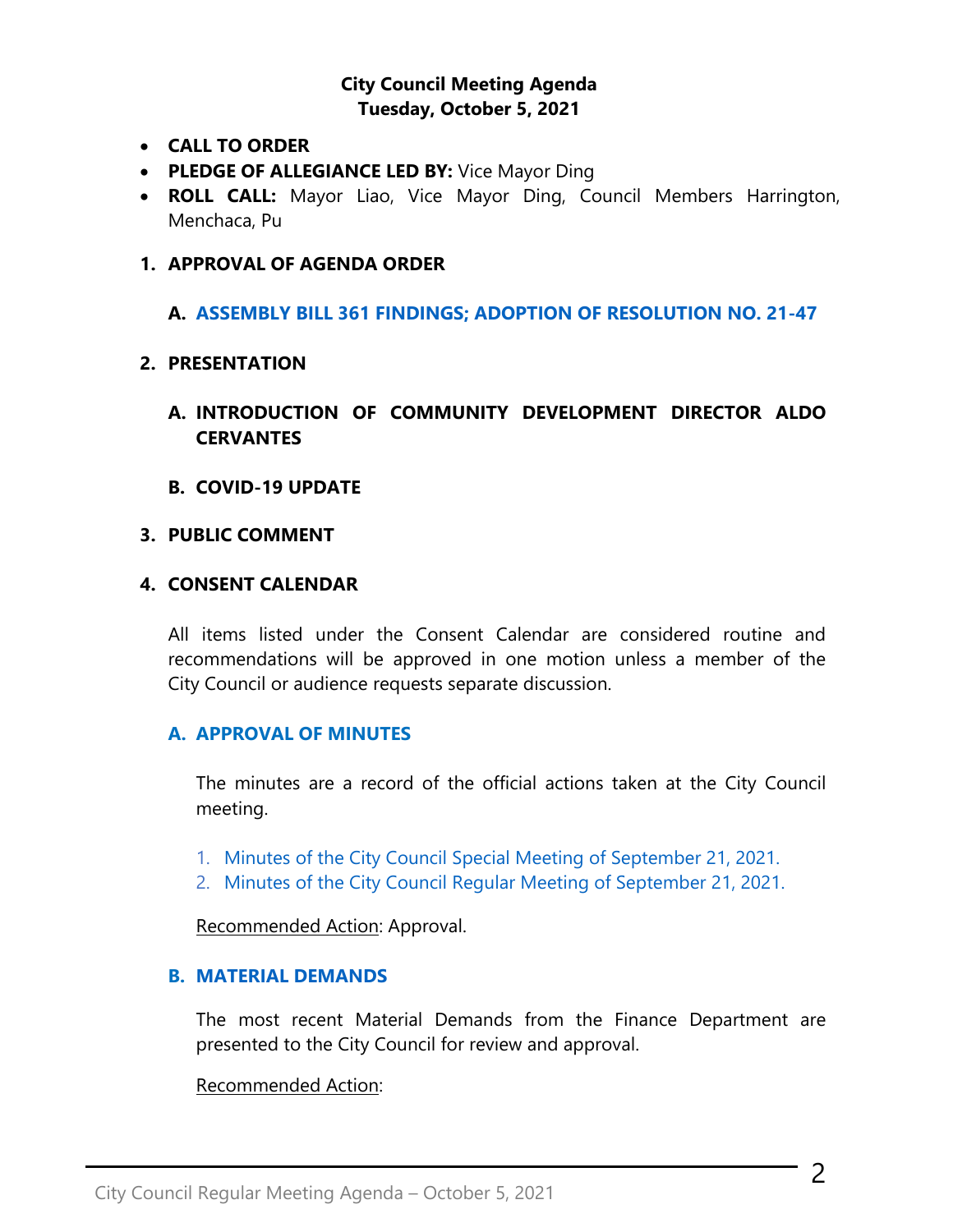Staff recommends that the City Council approve Material Demands as presented.

# **C. [PURCHASE OF A FORD F-350 UTILITY TRUCK FOR THE WASTEWATER](https://www.sangabrielcity.com/DocumentCenter/View/15400/Item-4C---Purchase-of-a-Ford-F-350-Utility-Truck-for-the-Wastewater-Operations-Division)  [OPERATIONS DIVISION](https://www.sangabrielcity.com/DocumentCenter/View/15400/Item-4C---Purchase-of-a-Ford-F-350-Utility-Truck-for-the-Wastewater-Operations-Division)**

The Wastewater Operations Division within the Public Works Department is responsible for the operation and maintenance of the City's sewer and storm water systems. The sewer system consists of 72 miles of sewer main lines as well as 1,350 maintenance holes. The storm water system consists of roughly 450 catch basins and over 1,000 maintenance holes. The Wastewater Division has also taken on the responsibility of Fats, Oils & Grease (FOG) Inspections, Industrial, and Commercial Inspections for compliance of National Pollutant Discharge Elimination System (NPDES) requirements. Currently, the Wastewater Operations Division is using one Ford F-150 truck that is assigned to the Field Operations Division, which will be returned to the Field Operations Division upon delivery of the Ford F-350 Utility Truck.

#### Recommended Action:

Staff recommends that the City Council:

- 1. Waive formal bidding and authorize the Cooperative Purchase Agreement consistent with the piggyback-bidding requirements pursuant to Municipal Code Section 34.35; and
- 2. Authorize the City Manager to approve a Purchase Order with National Auto Fleet Group in the amount not to exceed \$53,730.34 from budget account 124-800-38-99-767.

## **5. PUBLIC HEARING**

# **A. [ADOPTION OF RESOLUTION NO. 21-41 APPROVING THE CITY OF SAN](https://www.sangabrielcity.com/DocumentCenter/View/15401/Item-5A---Adoption-of-Reso-No-21-41-Approving-the-City-of-San-Gabriel-Historic-Context-Statement)  [GABRIEL HISTORIC CONTEXT STATEMENT](https://www.sangabrielcity.com/DocumentCenter/View/15401/Item-5A---Adoption-of-Reso-No-21-41-Approving-the-City-of-San-Gabriel-Historic-Context-Statement)**

A citywide Historic Context Statement is to identify significant themes and patterns of developments in the City. On August 25, 2021, the Historic Preservation and Cultural Resource Commission (HPCRC) adopted a resolution recommending the City Council to approve the Draft Historic Context Statement.

## Recommended Action: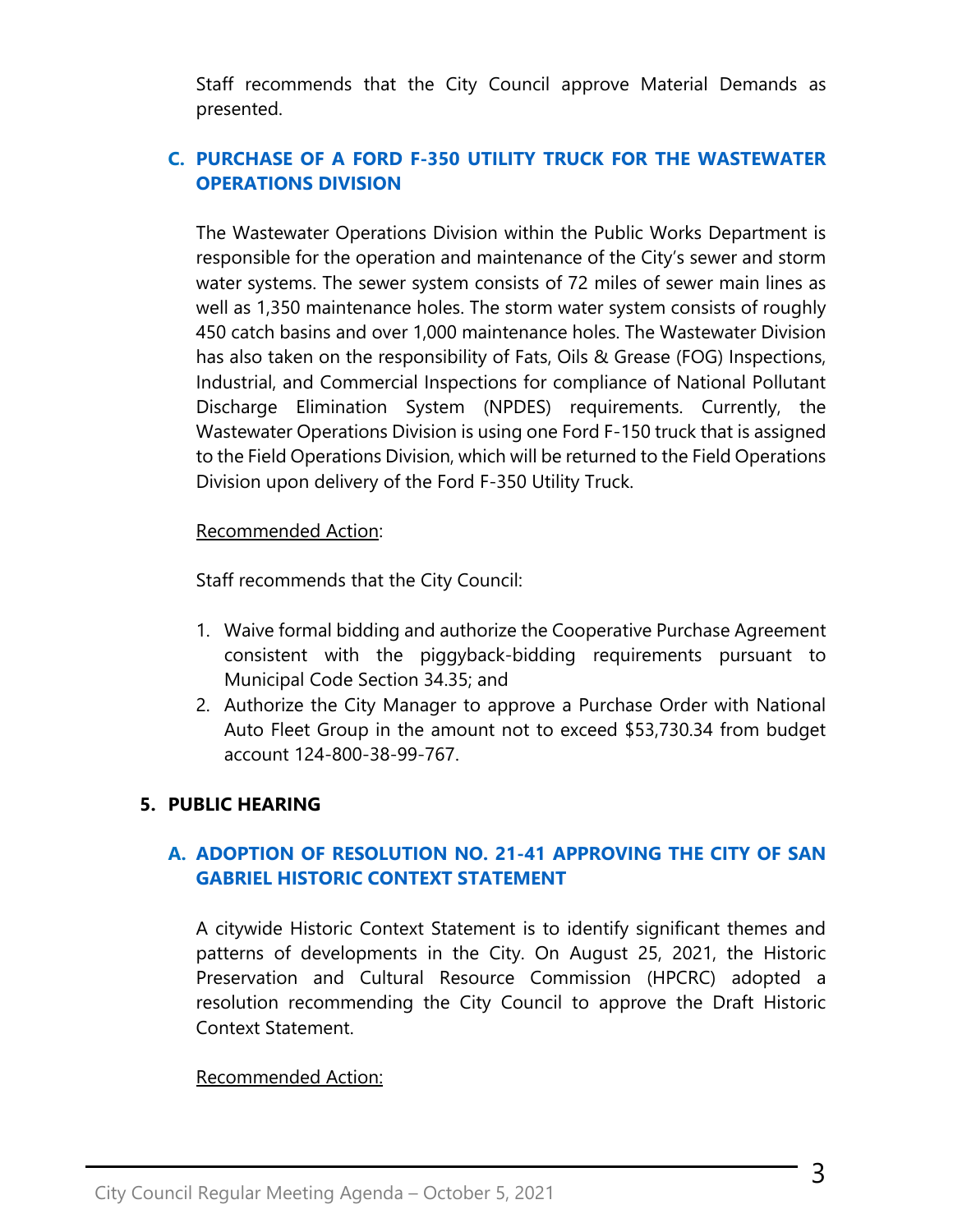Staff recommends that the City Council adopt Resolution No. 21-41 approving the Historic Context Statement.

Should the City Council determine the proposed project or any part of the proposed project be modified or denied, the appropriate motion should be made and passed. Staff will be ready to assist in that instance.

# **B. [ADOPTION OF AN ORDINANCE TO AMEND CHAPTER 153 OF THE SAN](https://www.sangabrielcity.com/DocumentCenter/View/15402/Item-5B---Adoption-of-an-Ordinance-to-Amend-Chapter-153-of-the-SGMC)  [GABRIEL MUNICIPAL CODE RELATING TO TERM LIMITS FOR THE](https://www.sangabrielcity.com/DocumentCenter/View/15402/Item-5B---Adoption-of-an-Ordinance-to-Amend-Chapter-153-of-the-SGMC)  [HISTORIC PRESERVATION AND CULTURAL RESOURCE COMMISSION](https://www.sangabrielcity.com/DocumentCenter/View/15402/Item-5B---Adoption-of-an-Ordinance-to-Amend-Chapter-153-of-the-SGMC)  [\(ZTA21-001\)](https://www.sangabrielcity.com/DocumentCenter/View/15402/Item-5B---Adoption-of-an-Ordinance-to-Amend-Chapter-153-of-the-SGMC)**

The proposed Zone Text Amendment will amend Chapter 153 of the San Gabriel Municipal Code (SGMC) eliminating term limits for the Historic Preservation and Cultural Resource Commission (HPCRC) and modifying nomination procedures for historic resources in the San Gabriel Municipal Code.

#### Recommended Action:

Staff recommends that the City Council:

- 1. Conduct the public hearing and discuss the proposed Ordinance;
- 2. Motion to waive full reading and introduce the attached Ordinance by title only: "AN ORDINANCE OF THE CITY COUNCIL OF THE CITY OF SAN GABRIEL, CALIFORNIA, AMENDING CHAPTER 153 (ZONING CODE) OF THE SAN GABRIEL MUNICIPAL CODE RELATING TO TERM LIMITS FOR THE HISTORIC PRESERVATION AND CULTURAL RESOURCE COMMISSION AND NOMINATION PROCEDURES FOR HISTORIC RESOURCES."
- 3. Motion to waive future reading of the Ordinance and schedule the second reading and adoption of the Ordinance for the next regular City Council meeting. The Ordinance would then become effective 30 days after the Second Reading.
- **6. CONTINUED BUSINESS –** None.

# **7. NEW BUSINESS**

# **A. [BODY WORN CAMERA PURCHASE](https://www.sangabrielcity.com/DocumentCenter/View/15403/Item-7A---Body-Worn-Camera-Purchase)**

Police Department staff has researched the feasibility, benefits, and costs of integrating WatchGuard's Body Worn Camera (BWC) system with the San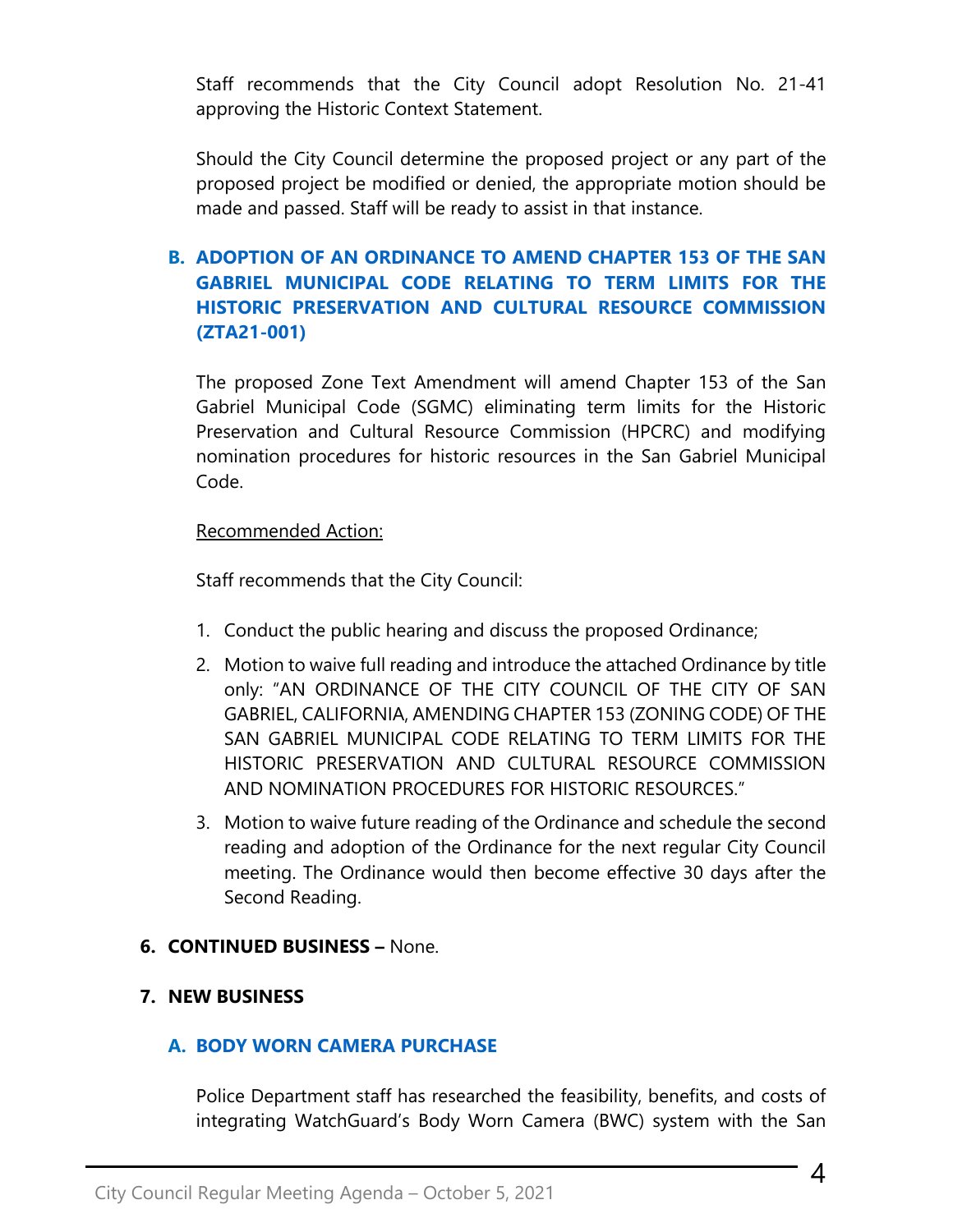Gabriel Police Department's WatchGuard In-Car Dashboard Camera System. The integration is set for immediate implementation.

## Recommended Action:

Staff recommends that the City Council award a sole-source contract to WatchGuard to lease the BWC system in an amount not to exceed \$177,000 and authorize the Chief of Police to enter into a leasing agreement with WatchGuard, subject to approval as to form by the City Attorney.

## **8. PUBLIC COMMENT**

## **9. CITY MANAGER'S REPORT**

## **10. COUNCIL COMMENTS AND CONFERENCE/MEETING REPORTS**

Each Council Member may address the City Council and public on matters of general information and/or concern. This is also the time for Council Members to report on conferences and/or meetings they have attended.

# **11. CLOSED SESSION**

# **A. CONFERENCE WITH LABOR NEGOTIATOR (GOVERNMENT CODE §54957.6)**

City Negotiators – City Manager Lazzaretto, City Attorney Lemieux, and Human Resources/Risk Management Director Macias, Labor Relations Counsel Steve Filarsky.

Regarding the following Employee Organizations – San Gabriel Police Officers' Association, San Gabriel Police Management Group, San Gabriel Firefighters' Association, San Gabriel Fire Management Group and all Unrepresented Employees.

# **12. ADJOURNMENT**

The next regular City Council meeting will be held on Tuesday, October 19, 2021, at 6:30 P.M. Information regarding matters to be considered at each meeting will be available on the Friday before the City Council Meeting on the City's website at [www.sangabrielcity.com.](http://www.sangabrielcity.com/)